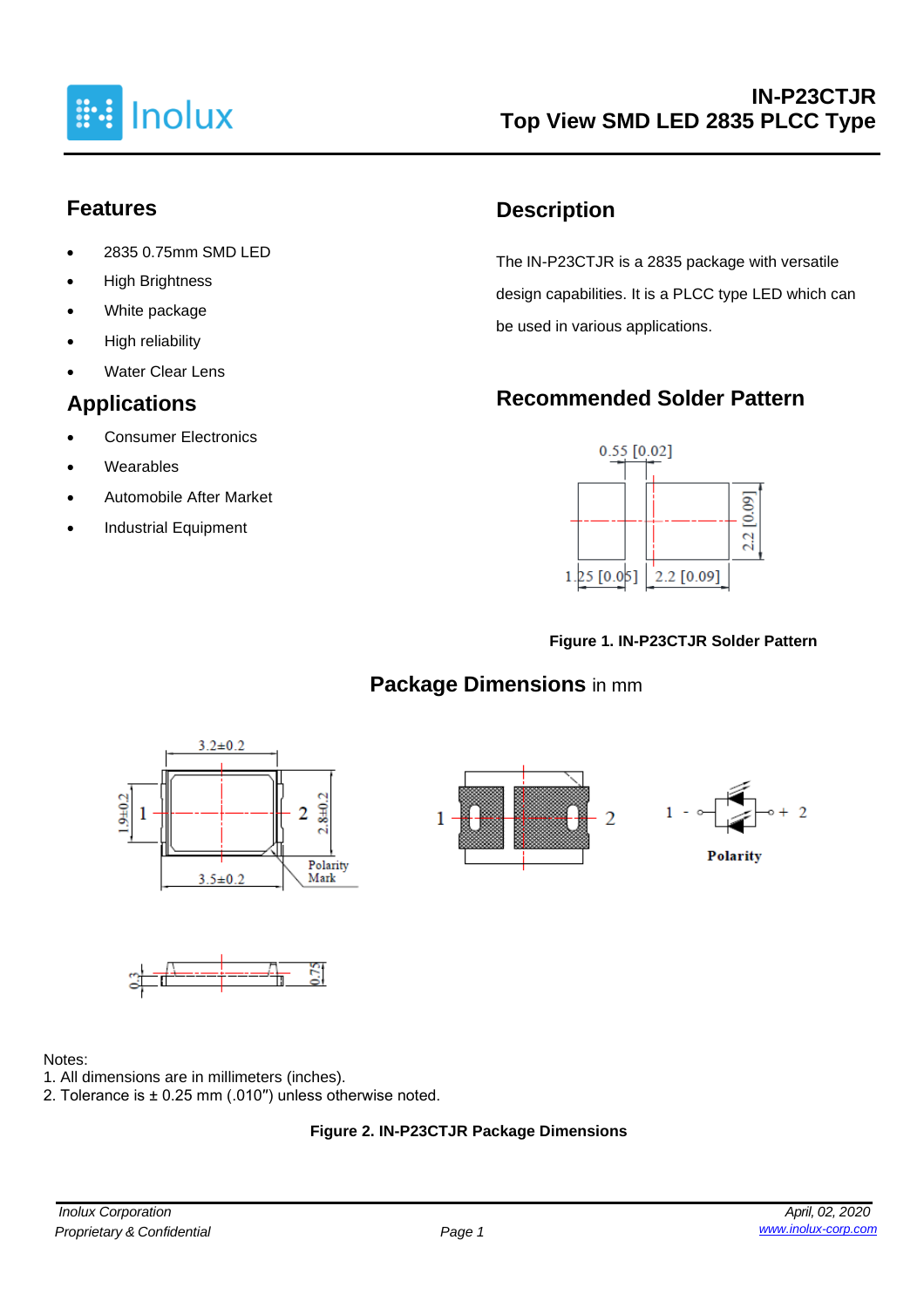

#### **Absolute Maximum Rating at 25<sup>o</sup>C** (Note 1)

| <b>Product</b> | <b>Color</b> |     |    | $\mid$ Emission $\mid$ P $_{\sf d}$ (mW) $\mid$ I <sub>F</sub> (mA) $\mid$ I <sub>FP</sub> * (mA) $\mid$ V <sub>R</sub> (V) $\mid$ | $\mathsf{Top}$ (°C) | TsT (°C)                                                                          |
|----------------|--------------|-----|----|------------------------------------------------------------------------------------------------------------------------------------|---------------------|-----------------------------------------------------------------------------------|
| IN-P23CTJR     | Red          | 0.2 | 60 | 100                                                                                                                                |                     | $-40^{\circ}$ C $\sim$ +80 $^{\circ}$ C   $-40^{\circ}$ C $\sim$ +85 $^{\circ}$ C |

#### **Notes**

1. Derate linearly as shown in derating curve.<br>2. Duty Factor = 10%. Frequency = 1 kHz

Duty Factor = 10%, Frequency = 1 kHz

#### **Electrical Characteristics**  $T_A = 25^\circ C$  (Note 1)

| <b>Parameters</b>        | <b>Symbol</b> | Min. | Typ. | Max.    | <b>Unit</b> | <b>Test Condition</b> |
|--------------------------|---------------|------|------|---------|-------------|-----------------------|
| lLuminous Flux           | IV            | 5    | 8    | $- - -$ | lm.         | $IF=60mA$             |
| <b>Viewing Angle</b>     | 201/2         |      | 120  |         | Deg         | $IF=60mA$             |
| Peak Emission Wavelength | λp            | ---  | 632  | ---     | nm          | $IF=60mA$             |
| Dominant Wavelength      | λd            | ---  | 624  | ---     | nm          | $IF=60mA$             |
| Spectral Line Half-Width | Δλ            | ---  | 20   | ---     | nm          | $IF=60mA$             |
| <b>Forward Voltage</b>   | VF            | 1.6  | 2.1  | 2.4     | V           | $IF=60mA$             |
| Reverse Current          | <b>I</b> R    |      |      | 10      | μA          | $V_R = 5V$            |

#### **Notes**

1. Luminous intensity is measured with a light sensor and filter combination that approximates the CIE eye-response curve.<br>2. 201/2 is the o-axis angle where the luminous intensity is  $1/2$  the peak intensity

2. 201/2 is the o -axis angle where the luminous intensity is  $1/2$  the peak intensity 3. The dominant wavelength  $(\lambda d)$  is derived from the CIE chromaticity diagram an

3. The dominant wavelength (λd) is derived from the CIE chromaticity diagram and represents the single wavelength which defines the color of the device.

#### **ESD Precaution**

ATTENTION: Electrostatic Discharge (ESD) protection



The symbol above denotes that ESD precaution is needed. ESD protection for GaP and AlGaAs based chips is necessary even though they are relatively safe in the presence of low static-electric discharge. Parts built with AlInGaP, GaN, or/and InGaN based chips are STATIC SENSITIVE devices. ESD precaution must be taken during design and assembly. If manual work or processing is needed, please ensure the device is adequately protected from ESD during the process.

Please be advised that normal static precautions should be taken in the handling and assembly of this device to prevent damage or degradation which may be induced by electrostatic discharge (ESD).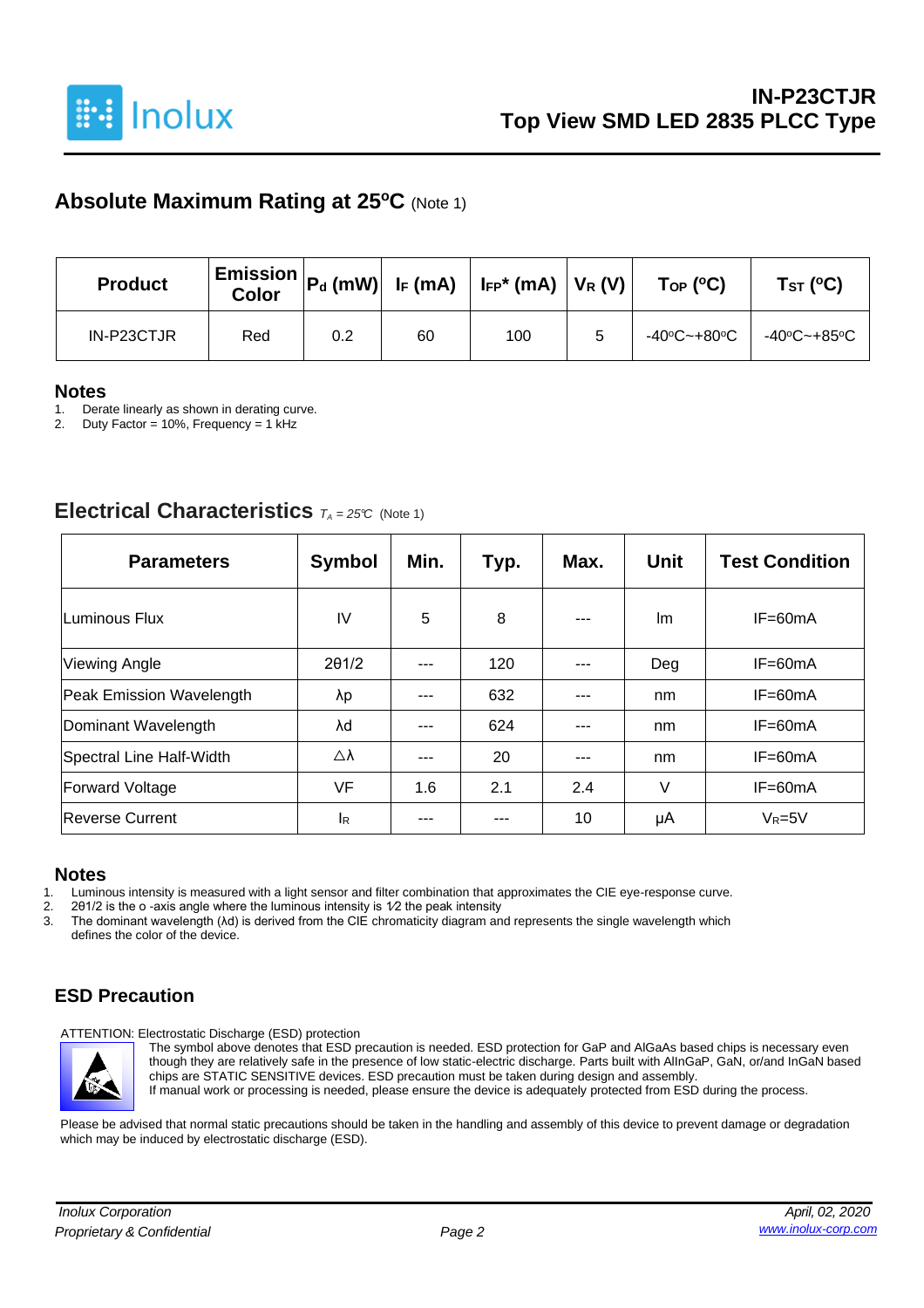

## **Typical Characteristic Curves**



Forward Current Derating Curve







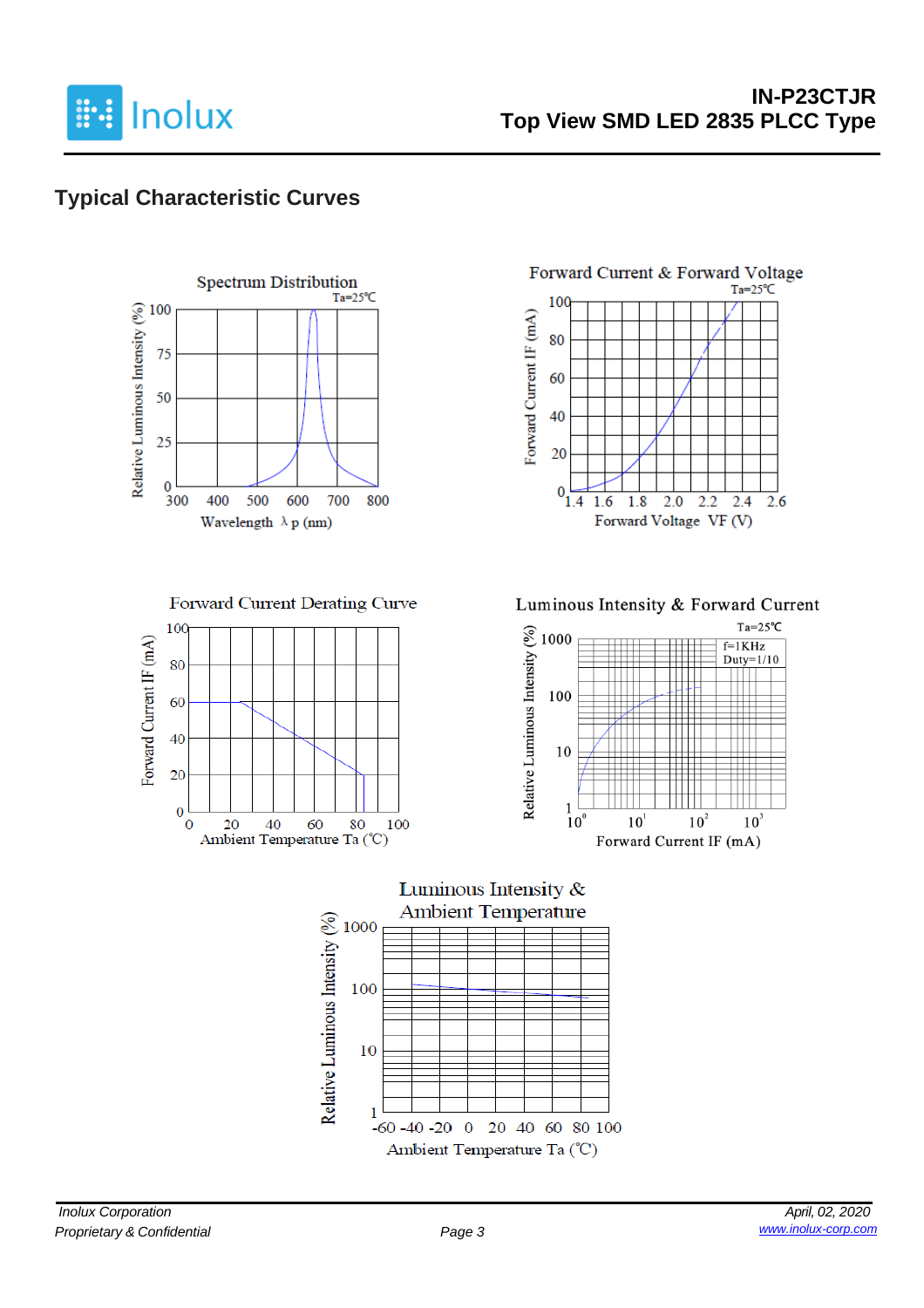

# **Typical Characteristic Curves – Radiation Pattern**



# **Ordering Information**

| Product    | <b>Emission Color</b> | <b>Test Current</b><br>$I_F$ (mA) | Luminous Flux<br>$I_V$ (lm)<br>(Typ.) | Forward<br>Voltage<br>$V_F(V)$<br>(Typ.) | Orderable<br>Part Number |
|------------|-----------------------|-----------------------------------|---------------------------------------|------------------------------------------|--------------------------|
| IN-P23CTJR | Red                   | 60                                |                                       | 2.1                                      | IN-P23CTJR               |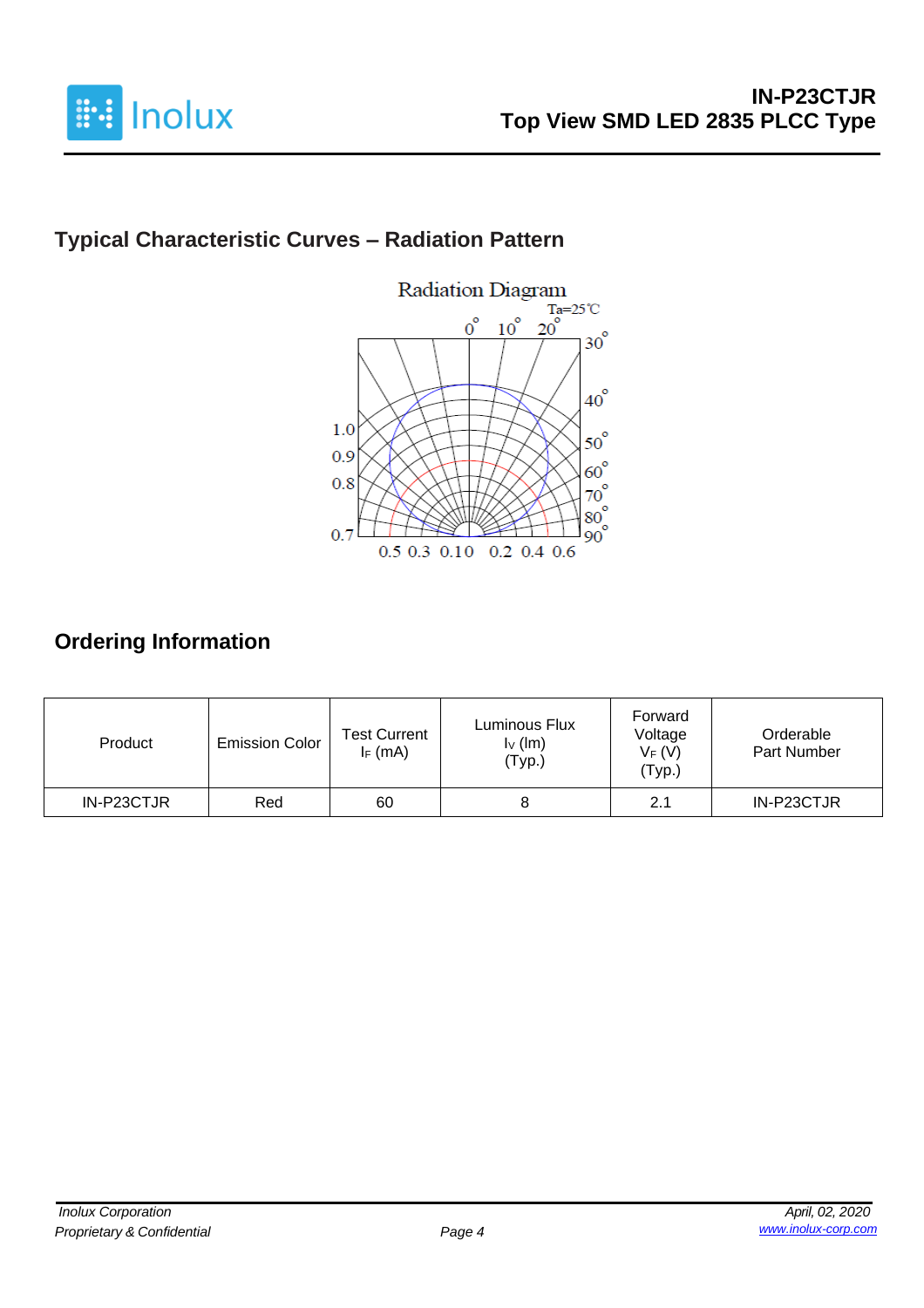

# **Label Specifications**



VF:

COLOR BIN:

IV BIN:

Date: yyyy/mm/dd 

QTY: PCS  $\mathsf{QC}$ THE THE THE THE TELL THE THE TELL THE THEFT II THEFT

#### **Inolux P/N:**

|               | N | $\overline{\phantom{a}}$ | P                  | 2                    | 3 | $\mathsf C$         | T                  |          | $\mathsf R$ | $\overline{\phantom{a}}$ | Χ | X | x | X |
|---------------|---|--------------------------|--------------------|----------------------|---|---------------------|--------------------|----------|-------------|--------------------------|---|---|---|---|
|               |   |                          | Material           | Package<br>Variation |   | Orientation         | Current            | Color    |             | Customized<br>Stamp-off  |   |   |   |   |
| Inolux<br>SMD |   |                          | $P = PLCC$<br>Type |                      |   | 23C=PLCC2 2835 Slug | $T = Top$<br>Mount | $J=60mA$ | $R = Red$   |                          |   |   |   |   |

#### **Lot No.:**

|          |                     |  |       | ◡⊥   | 24     | 001 |
|----------|---------------------|--|-------|------|--------|-----|
| Internal |                     |  | Month |      |        |     |
| Tracker  | Year (2018, 2019, ) |  |       | Date | Serial |     |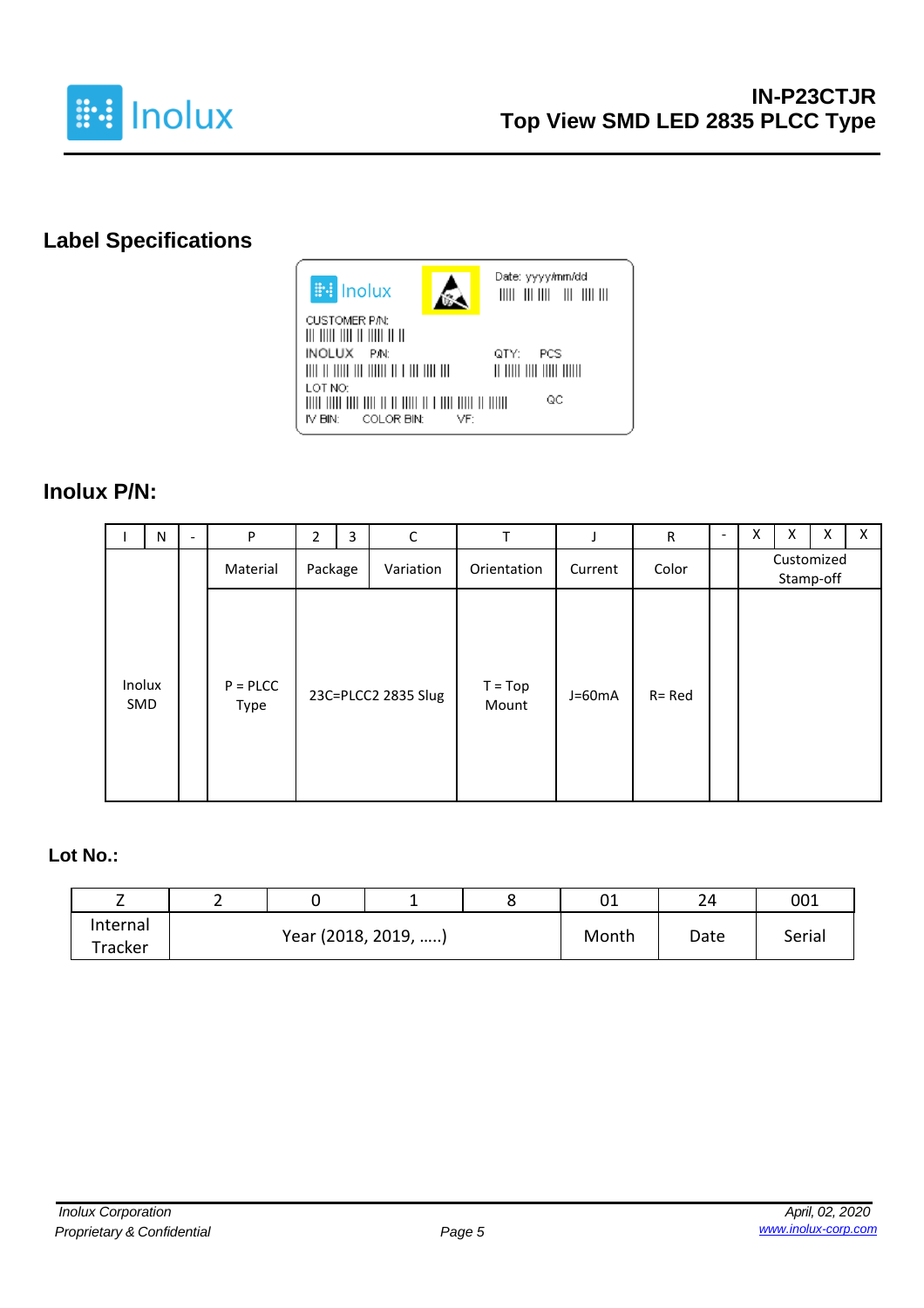

### **Packaging Information: 4000pcs Per Reel**

### Tape Dimension



#### Reel Dimension



Unit: mm Tolerance:  $\pm$  0.25mm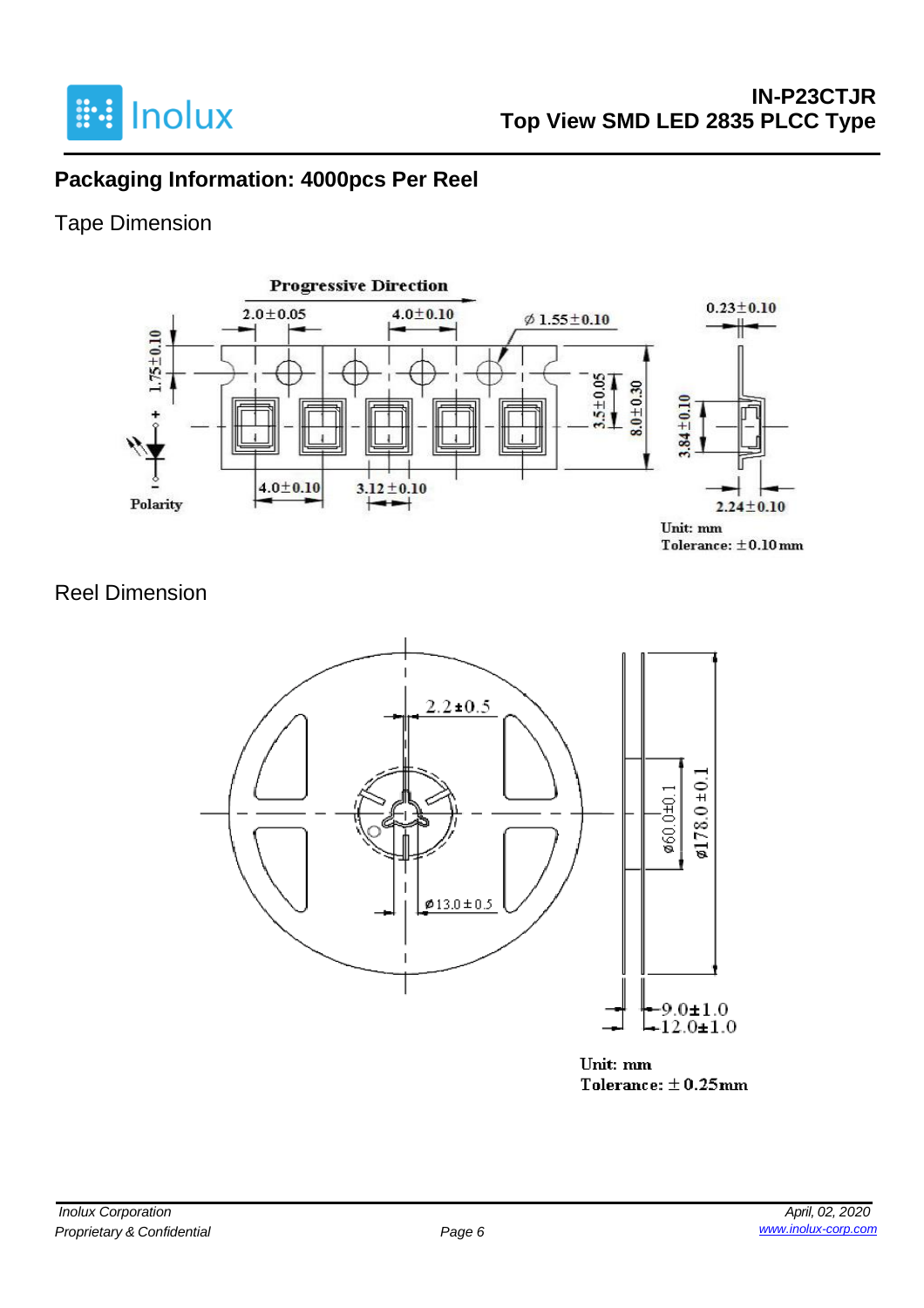

## Packing Dimension



5 boxes per carton are available depending on shipment quantity.

|              | Specification        | Material                         | Quantity         |
|--------------|----------------------|----------------------------------|------------------|
| Carrier tape | Per EIA 481-1A specs | Conductive black tape            | 4000pcs per reel |
| Reel         | Per EIA 481-1A specs | lConductive black                |                  |
| Label        | <b>IN</b> standard   | lPaper                           |                  |
| Packing bag  | 220x240mm            | Aluminum laminated bag/no-zipper | One reel per bag |
| Carton       | <b>IN standard</b>   | Paper                            | Non-specified    |

Others:

Each immediate box consists of 5 reels. The 5 reels may not necessarily have the same lot number or the same bin combinations of Iv,  $\lambda_D$  and Vf. Each reel has a label identifying its specification; the immediate box consists of a product label as well.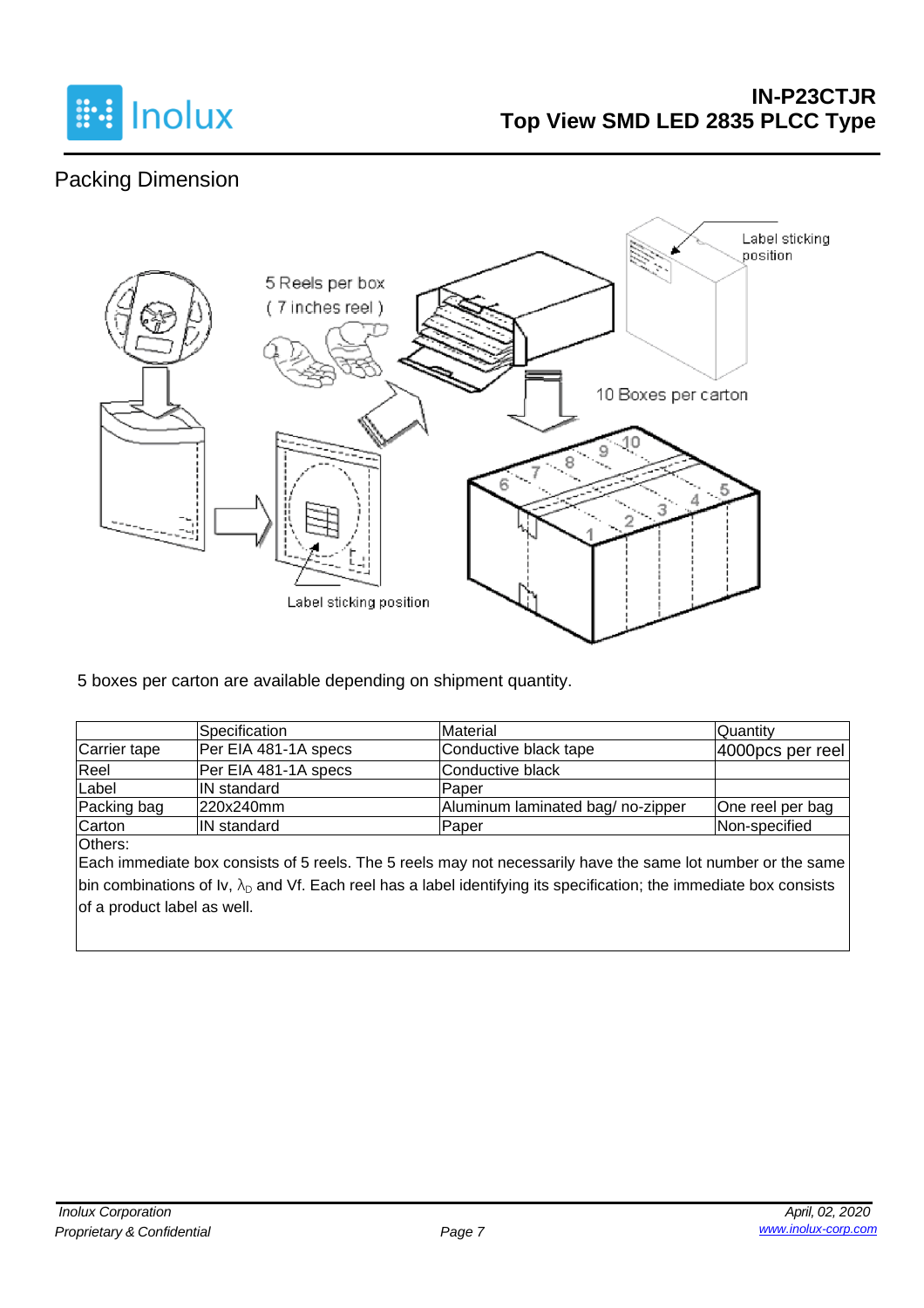

### **Dry Pack**

All SMD optical devices are **MOISTURE SENSITIVE**. Avoid exposure to moisture at all times during transportation or storage. Every reel is packaged in a moisture protected anti-static bag. Each bag is properly sealed prior to shipment.

Upon request, a humidity indicator will be included in the moisture protected anti-static bag prior to shipment.

The packaging sequence is as follows:



#### **Reflow Soldering**

- Recommended tin glue specifications: melting temperature in the range of 178~192 <sup>o</sup>C
- The recommended reflow soldering profile is as follows (temperatures indicated are as measured on the surface of the LED resin):

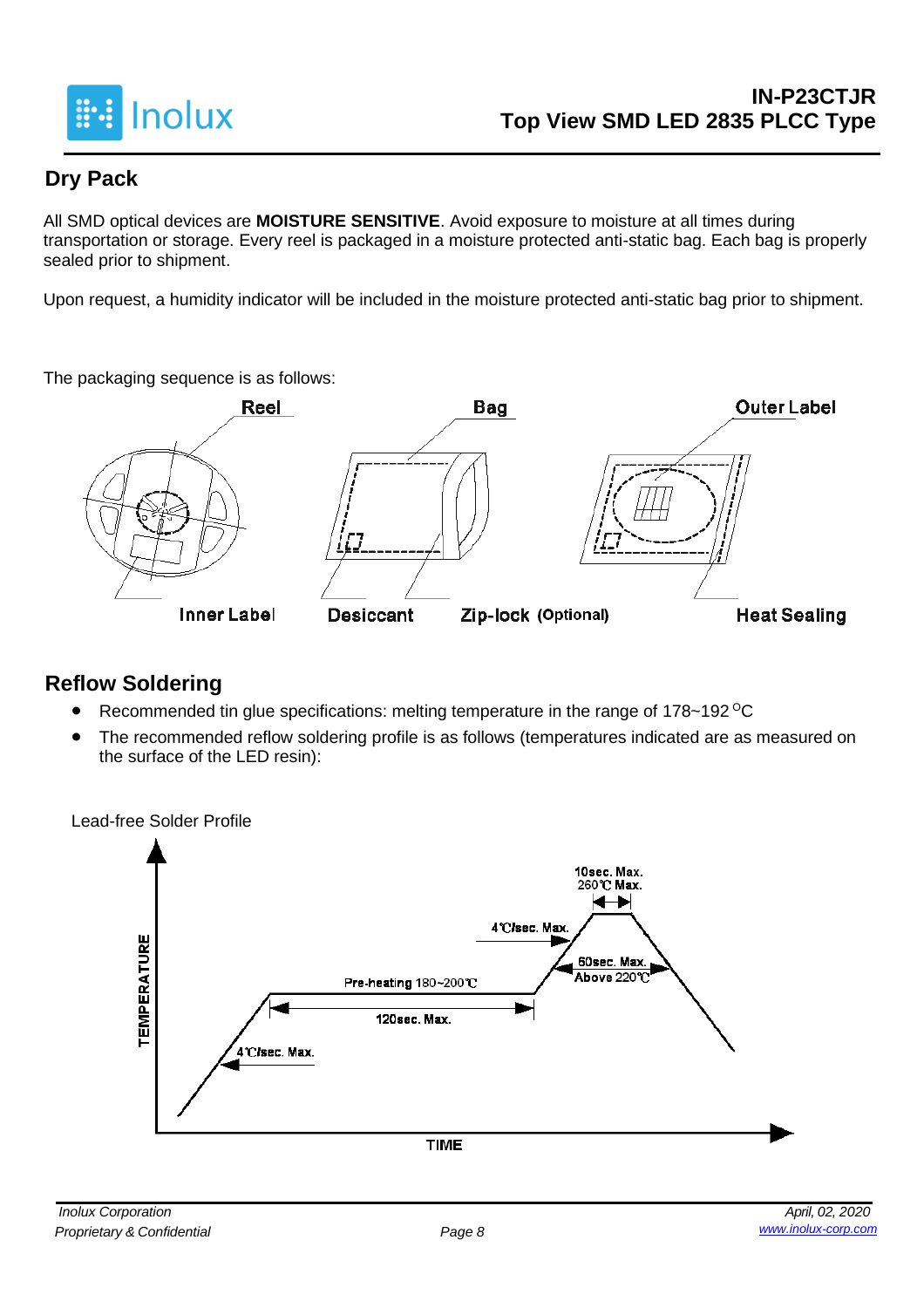

#### **Precautions**

- Avoid exposure to moisture at all times during transportation or storage.
- Anti-Static precaution must be taken when handling GaN, InGaN, and AlInGaP products.
- It is suggested to connect the unit with a current limiting resistor of the proper size. Avoid applying a reverse voltage.
- Avoid operation beyond the limits as specified by the absolute maximum ratings.
- Avoid direct contact with the surface through which the LED emits light.
- If possible, assemble the unit in a clean room or dust-free environment.

#### **Reworking**

- Rework should be completed within 5 seconds under  $260^{\circ}$ C.
- The iron tip must not come in contact with the copper foil.
- Twin-head type is preferred.

#### **Cleaning**

Following are cleaning procedures after soldering:

- An alcohol-based solvent such as isopropyl alcohol (IPA) is recommended.
- Temperature x Time should be  $50^{\circ}$ C x 30sec. or <30 $^{\circ}$ C x 3min
- Ultra sonic cleaning: < 15W/ bath; bath volume ≤ 1liter
- Curing:  $100^{\circ}$ C max, <3min

#### **Cautions of Pick and Place**

- Avoid stress on the resin at elevated temperature.
- Avoid rubbing or scraping the resin by any object.
- Electro-static may cause damage to the component. Please ensure that the equipment is properly grounded. Use of an ionizer fan is recommended.